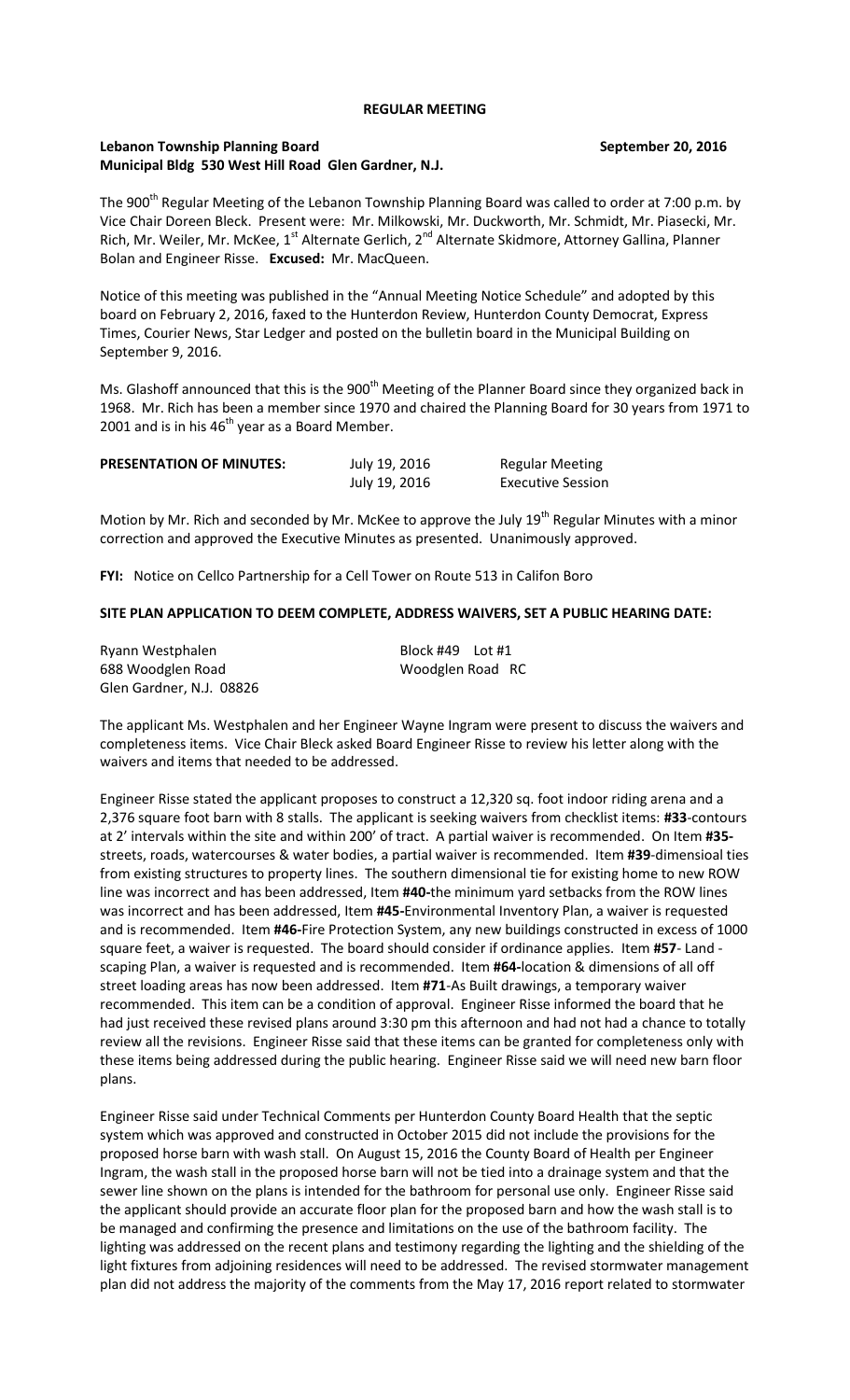# **Lebanon Township Planning Board September 20, 2016 Page 2**

management. The design does not provide any water quality treatment as required, also the soil testing information is not on the plans and stormwater report should include a flow chart for the subareas and nodes of both the existing and the proposed hydrologic model. Engineer Risse noted the stormwater maintenance plan should include a detailed location map identifying the location of the specific best management practices areas requiring maintenance including stormwater conveyance systems, vegetated conveyance systems, rip rap aprons, detention basins and outlet structures.

At the conclusion of Engineer Risse comments, Planner Bolan was asked if he had any comments at this time. Planner Bolan said no. Engineer Ingram noted all the comments by Engineer Risse and will

address those items for the public hearing. At the conclusion of the discussion, Vice Chair Bleck asked for a motion to deem the application complete, noting those items that will need o be addressed at the public hearing. Motion by Mr. Piasecki and seconded by Mr. Milkowski to deem complete noting items to be addressed at the public hearing. Unanimously approved. Ms. Glashoff said the next meeting of the board will be October 18, 2016 at 7:00 pm. It is too late for the notice into the newspaper for the October 4, 2016 meeting. Attorney Gallina stated that the Hunterdon Review is the official newspaper of the board which is a weekly.

# **ITEM FOR DISCUSSION:** Draft of Animal Farm Ordinance – Planner Bolan

Planner Bolan stated at the July meeting the board discussed the recommendation of the Zoning Board to eliminate the words (indigenous and/or) and just say exotic animals since there had been some confusion at this board after the horse farm had filed their application for Site Plan. The Planning Board agreed with the amendment and tonight the board can finalize the amendment so it can go to the Township Committee for introduction. Mr. Duckworth said he looked up the definition of Farmland Assessment and wanted to know if the intent of this ordinance for Animal Farms has anything to do with this ordinance or to cover things that aren't part of Farmland Assessment. Planner Bolan said Farmland Assessment has nothing to do with Land Use. Under the ordinance horse farms are permitted. This Animal Farm Ordinance was created for Animal Actors. They train all types of animals for TV, Commercials, and photographic shoots. Planner Bolan said the Animal Farm Ordinance is a Conditional Use. Mr. Milkowski said his understanding is that the reason why we are eliminating the word indigenous is that the Animal Farm Ordinance is much more stringent compared to agricultural farms. Planner Bolan said yes that is correct. We just want to make it clear for everyone. At the conclusion of the board's discussion, motion by Mr. Piasecki and seconded by Mr. Weiler to have Ms. Glashoff send the final version of the ordinance from Planner Bolan to the Township Committee for introduction at the October  $5<sup>th</sup>$  meeting and final passage at their meeting on November  $2<sup>nd</sup>$ . Unanimously approved.

# **PRESENTATION OF BILLS & Report:**

| a. John Gallina, Esq.            | \$290.00          |
|----------------------------------|-------------------|
| b. Michael Bolan, PP             | \$359.40          |
| b. Bayer/Risse Engrs.            | \$573.75          |
| c. NJPO Awards Breakfast/Meeting | \$26.00           |
|                                  | Total: \$1,249.15 |
|                                  |                   |

Ms. Glashoff noted the agenda addendum with one additional bill for approval from Engineer Risse for \$510.00. Mr. Gerlich said all the bills are in order and recommended approval. The new grand total is **\$1,759.15**. Motion by Mr. Gerlich and seconded by Mr. Rich to approve the bills as presented including one additional bill of \$510.00 from Engineer Risse. Unanimously approved.

# **CORRESPONDENCE:**

a. Email from Toll Bros. re: affordable housing b. Law of the Land Articles

Ms. Glashoff stated that she just wanted the board to be aware that she received the email from Toll Bros. wanted to know if the board wanted her to send any type of response. The board said no.

Mr. Piasecki asked Ms. Glashoff if anything has been done regarding the Cell Tower on the Melick property with the flashing lights on top of the tower. Ms. Glashoff said she did not know what has transpired since the Zoning Officer had been informed. The board instructed Ms. Glashoff to send a